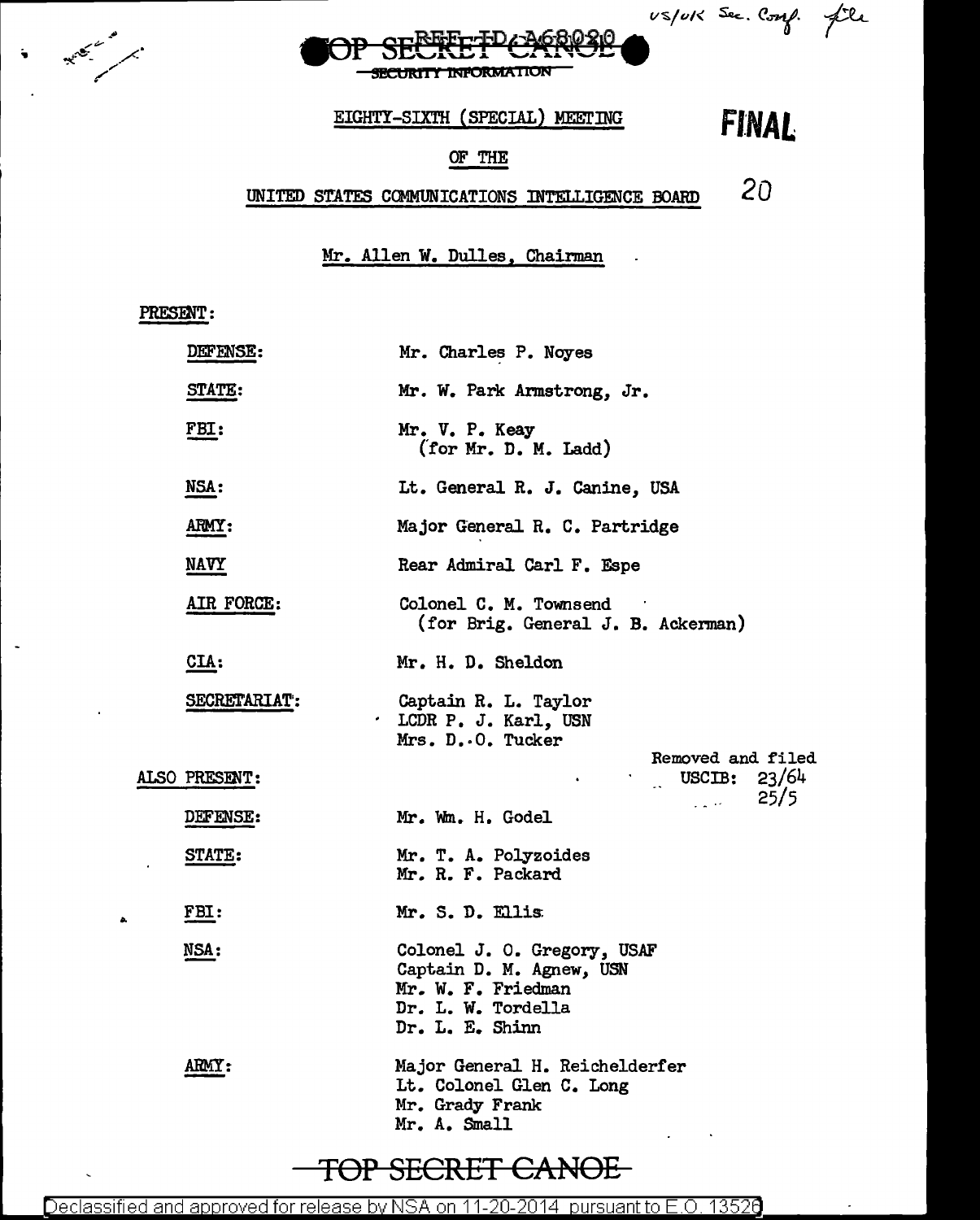

,

"

The Eighty-sixth (Special) Meeting of the United States Communications Intelligence Board was held in the Projection Room, Administration Building, Central Intelligence Agency, at  $1430$ , on Thursday, 28 May 1953.

TOP SECRET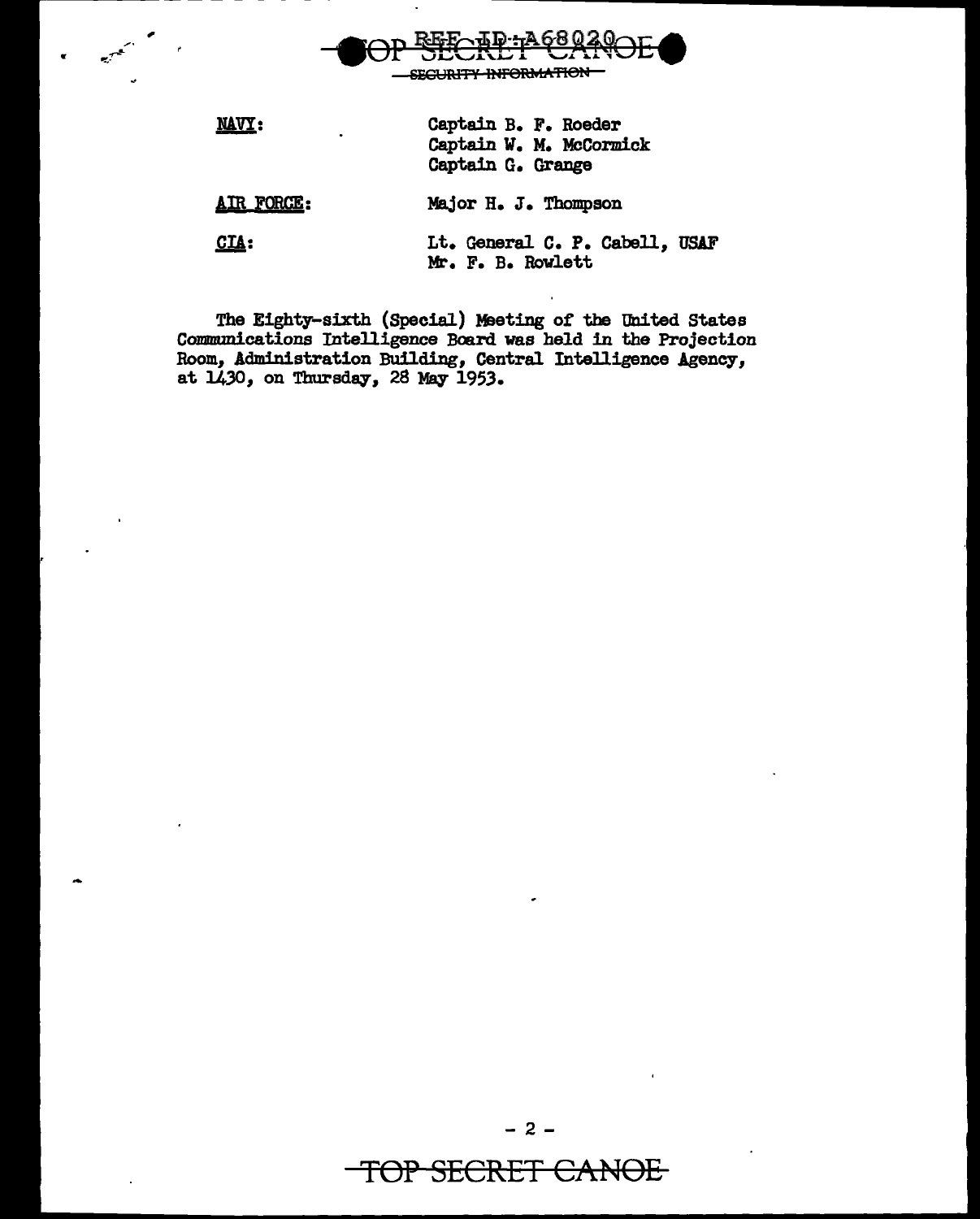

 $\label{eq:2} \mathcal{L}=\mathcal{L}^{\frac{1}{2}}\mathcal{L}^{\frac{1}{2}}\mathcal{L}^{\frac{1}{2}}\mathcal{L}^{\frac{1}{2}}\mathcal{L}^{\frac{1}{2}}\mathcal{L}^{\frac{1}{2}}\mathcal{L}^{\frac{1}{2}}\mathcal{L}^{\frac{1}{2}}\mathcal{L}^{\frac{1}{2}}\mathcal{L}^{\frac{1}{2}}\mathcal{L}^{\frac{1}{2}}\mathcal{L}^{\frac{1}{2}}\mathcal{L}^{\frac{1}{2}}\mathcal{L}^{\frac{1}{2}}\mathcal{L}^{\frac{1$ 

 $\bullet$ 

## EIGHTY-SIXTH (SPECIAL) MEETING

## OF THE

### UNITED STATES COMMUNICATIONS INTELLIGENCE BOARD  $\mathcal{L}^{\text{max}}$

 $\sim$   $\sim$ 

#### CORRECTION SHEET'

| Page, Paragraph<br>of Final Copy |                   | TEXT (Tentative and Final)                                                                                                                                             |
|----------------------------------|-------------------|------------------------------------------------------------------------------------------------------------------------------------------------------------------------|
| Page 4, Para 4<br>$(5th$ line)   | <b>Tentative:</b> | " that the JCS had assured themselves<br>that $\ldots$ <sup><math>\mathfrak{m}</math></sup>                                                                            |
|                                  | <b>Final:</b>     | " that the JCS had decided to assure<br>themselves that "                                                                                                              |
| Page $4$ , Para 5                | Tentative:        | " will cover all COSMIC or only COSMIC<br>that is originated by the military."                                                                                         |
|                                  | <b>Final:</b>     | " will cover all of the military com-<br>munications of NATO countries or only the NATO<br>communications originated by the military."                                 |
| Page 5, Para 8                   | Tentative:        | " no real analysis had been made of the<br>military traffic problem and wondered "                                                                                     |
|                                  | <b>Final:</b>     | " no real analysis (from a COMINT point of<br>view) had been made of the military traffic,<br>and wondered "                                                           |
| Page 5, Para 8                   | <b>Tentative:</b> | " Such an assumption would permit us to go<br>along with the British view."                                                                                            |
|                                  | Final:            | " In view of the JCS decision to improve the<br>security of NATO military communications, such<br>an assumption would permit us to go along with<br>the British view." |
| Page 5, Para 9                   | Tentative:        | " there was not enough traffic available to<br>draw any valid conclusions."                                                                                            |
|                                  | Final:            | " there was not enough military traffic<br>available to draw any valid conclusions (from<br>a COMINT point of view)."                                                  |

**TOP SECRET CANOE**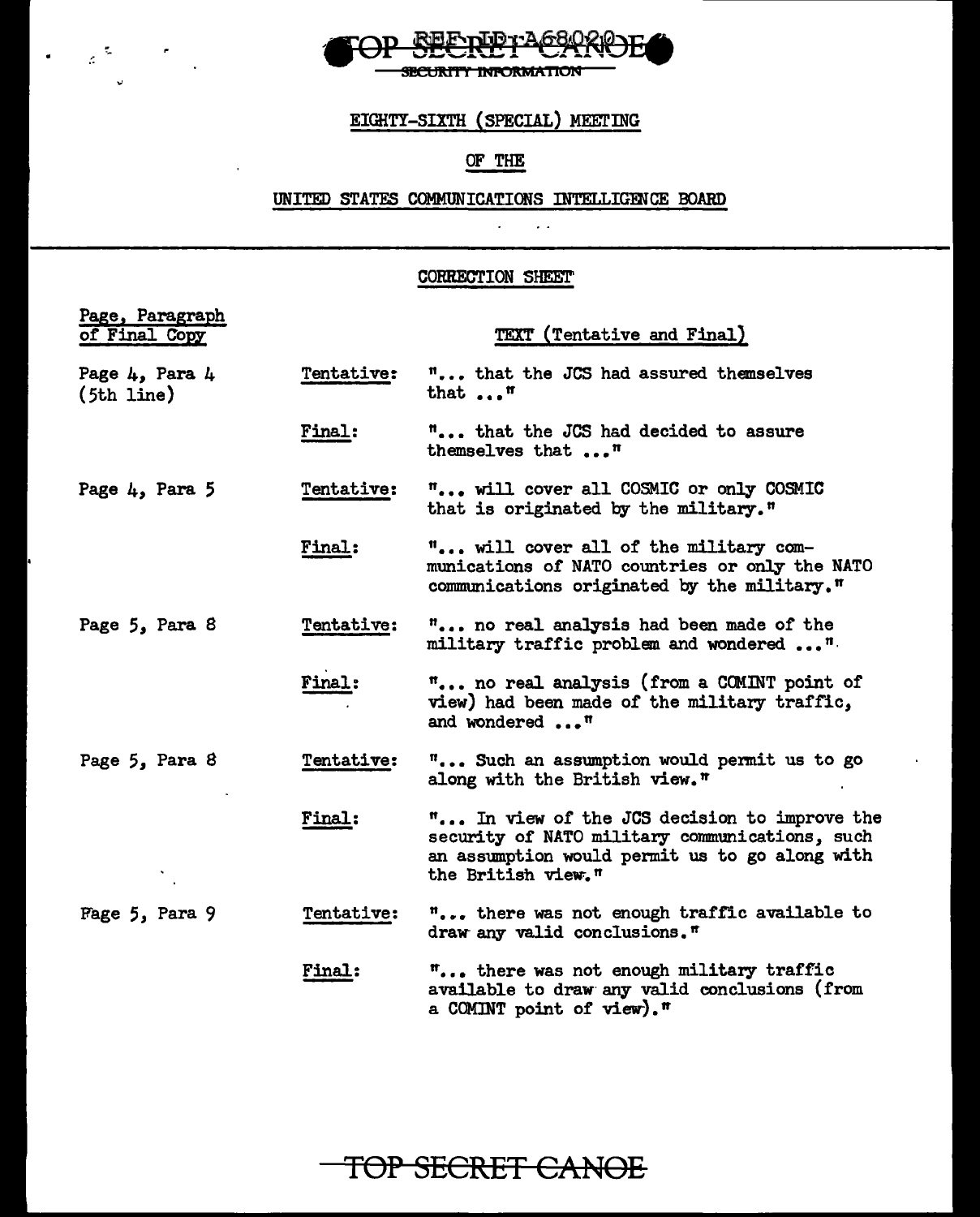

SECURITY INFORMATION

 $\begin{array}{l} \bullet \\ \bullet \end{array} \qquad \qquad \begin{array}{l} \bullet \\ \bullet \end{array} \qquad \qquad \begin{array}{l} \bullet \\ \bullet \end{array} \qquad \qquad \begin{array}{l} \bullet \\ \bullet \end{array} \qquad \qquad \begin{array}{l} \bullet \\ \bullet \end{array} \qquad \qquad \begin{array}{l} \bullet \\ \bullet \end{array} \qquad \qquad \begin{array}{l} \bullet \\ \bullet \end{array} \qquad \qquad \begin{array}{l} \bullet \\ \bullet \end{array} \qquad \qquad \begin{array}{l} \bullet \\ \bullet \end{array} \qquad \qquad \begin{array}{l} \bullet \\ \bullet \$ 

| Page, Paragraph<br>of Final Copy |                   | TEXT (Tentative and Final)                                                                                                                                                        |
|----------------------------------|-------------------|-----------------------------------------------------------------------------------------------------------------------------------------------------------------------------------|
| Page 5, Para 10<br>(Last para)   | Tentative:        | TMR. SHELDON said that would fall along the<br>lines of the JCS decision and he couldn't go<br>along with that language."                                                         |
|                                  | Final:            | "MR. SHELDON said therefore we would be<br>following along the lines of the JCS decision<br>and that he could go along on that line."                                             |
| Page 6, Para 1                   | Tentative:        | " his security hat on and it was his<br>assumption that we had to get these machines<br>out in order to improve our security."                                                    |
|                                  | Final:            | " his security hat on. It was therefore<br>his assumption, he said, that we had to get<br>out the machines decided upon by the JCS, in<br>order to improve our security in NATO." |
| Page 6, Para 2                   | <b>Tentative:</b> | MMR SHELDON stated that the report said that<br>no investigation had been made in that field,<br>but that CIA did feel one was necessary."                                        |
|                                  | Final:            | "MR. SHELDON repeated that the report said<br>that no investigation had been made in that<br>field, but said that CIA did not feel that<br>one was necessary."                    |
| Page 6, Para 5                   | Tentative:        | " wished to point out that such an<br>appraisal did not exist."                                                                                                                   |
|                                  | <b>Final:</b>     | " wished to point out that the basis for<br>such an appraisal did not exist."                                                                                                     |
| Page 7, Para 3                   | <b>Tentative:</b> | " have concluded that cryptographic<br>systems are not sufficiently "                                                                                                             |
|                                  | Final:            | " have concluded that the cryptographic<br>systems now in use are not sufficiently "                                                                                              |
| Page 8, Para 5                   | Tentative:        | " difficult to say because there is no<br>cooperation between cryptographic security<br>in foreign nations and the cryptanalysis<br>people. "                                     |
|                                  | Final:            | " difficult to say because it appears<br>there is little cooperation between the com-<br>munications security and the communications                                              |

intelligence personel of the NATO nations."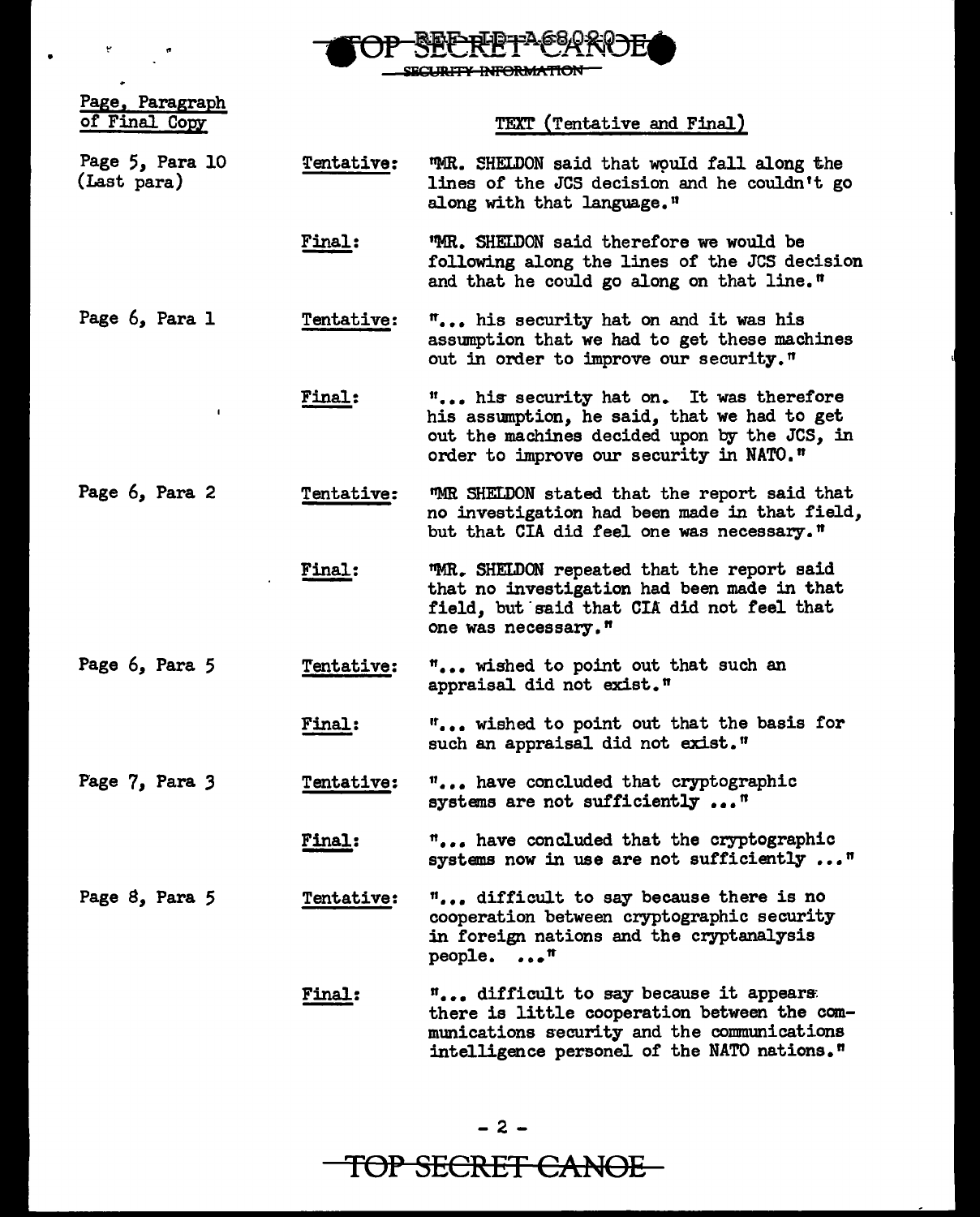| m.Jagrozo,<br>$-22$<br>SELKEI !                      |  |
|------------------------------------------------------|--|
| CROUDITY INFORMATION.<br><b>DECORTTI INTORNATION</b> |  |

|               | Page, Paragraph |
|---------------|-----------------|
| of Final Copy |                 |

 $\sim$ 

 $\bar{\psi}$ 

TEXT (Tentative and Final)

| Page 8, Para 7                          | Tentative:    | " that NATO communications and military<br>communications of these countries "            |
|-----------------------------------------|---------------|-------------------------------------------------------------------------------------------|
|                                         | <b>Final:</b> | " that NATO communications and national<br>military communications of these countries "   |
| Page 8, Para 7                          | Tentative:    | " He said that the military communications<br>are $\ldots$ <sup>n</sup>                   |
|                                         | Final:        | " He said that the national military<br>communications are "                              |
| Page 8, Para 7                          | Tentative:    | " that NATO COSMIC be transmitted in only<br>one system."                                 |
|                                         | Final:        | " that NATO COSMIC not be transmitted in<br>a national system."                           |
| Page 8, Para 10<br>(Last para)          | Tentative:    | " almost in complete agreement as to the<br>analysis of the 'busts' communications-wise." |
|                                         | Final:        | " almost complete agreement on this point."                                               |
| Page 9, Para 5                          | Tentative:    |                                                                                           |
| PL 86-36/50 USC 3605<br>EO $3.3(h)$ (2) | <b>Final:</b> |                                                                                           |

# TOP SECRET CANOE